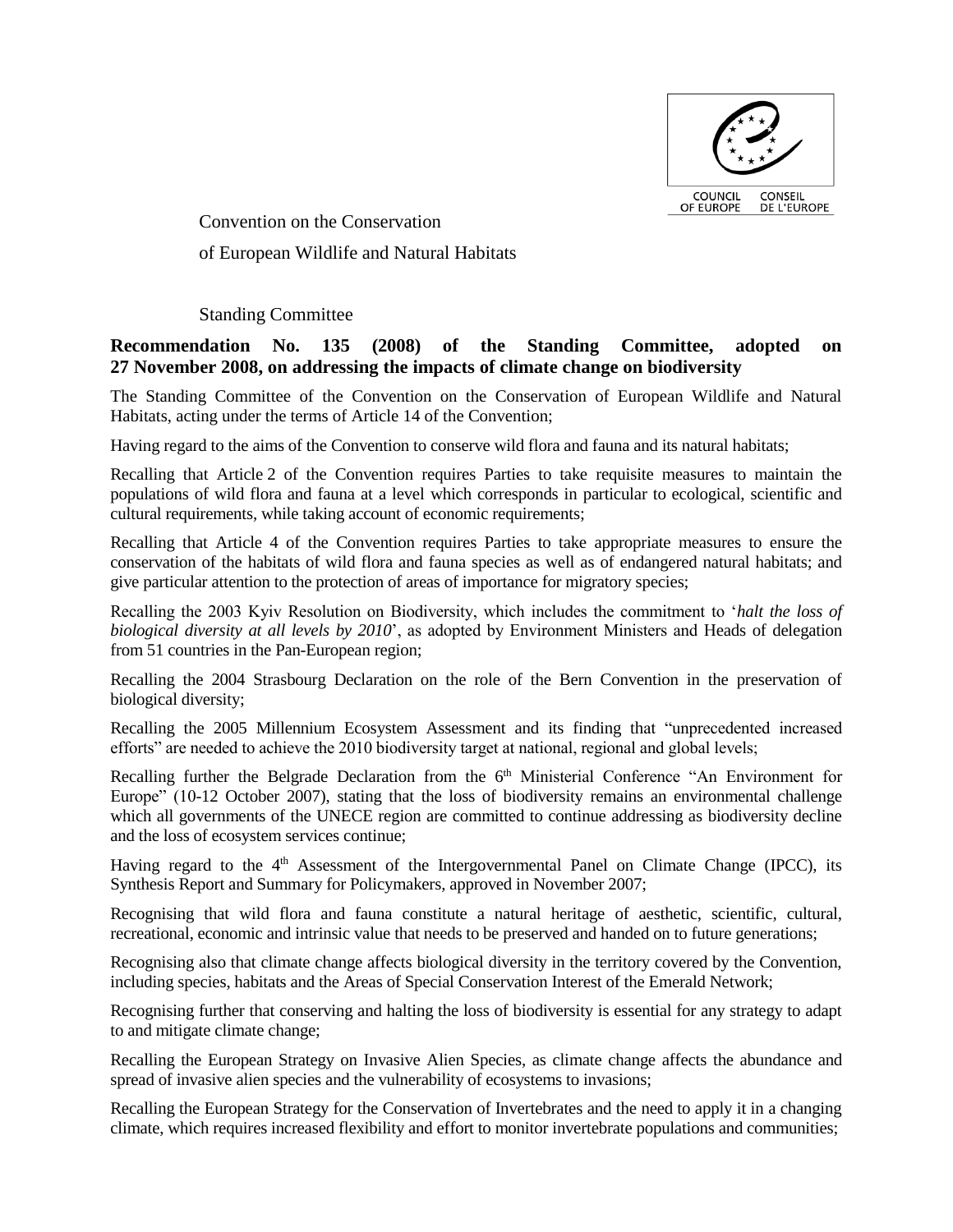Having regard to relevant Council of Europe's legal and policy frameworks such as the Bern Convention, the Pan-European Biological and Landscape Diversity Strategy (including its key component: the Pan-European Ecological Network), the European Landscape Convention, the European Conference of Ministers responsible for regional planning (CEMAT), and the EUR-OPA Major Hazards Agreement;

Having regard also to relevant Recommendations and Resolutions from the Council of Europe's Parliamentary Assembly and Congress of Local and Regional Authorities (such as Assembly Recommendation 1823 (2008) on 'Global warming and ecological disasters', Resolution 1406 (2004) on 'Global warming: beyond Kyoto'; and Congress Recommendations 231(2008) on 'Climate change: Building adaptive capacity of local and regional authorities', and 232 (2008) on 'Biodiversity policies for urban areas');

Recalling CBD COP Decision VIII/30 which encourages the development of rapid assessment tools for the design and implementation of biodiversity conservation and sustainable use activities which contribute to adaptation to climate change, particularly in vulnerable countries and regions;

Recalling also CBD COP Decision IX/16, which urges Parties to enhance the integration of climate change considerations related to biodiversity in their implementation of the Convention, including identifying vulnerable regions, subregions and ecosystem types; assessing the threats and likely impacts of climate change; and taking appropriate actions to address and monitor the impacts of climate change, and the impacts and opportunities from climate change mitigation and adaptation activities as they relate to biodiversity;

Recalling further CBD COP Decision IX/18 on the role that protected areas and their connectivity play in addressing climate change, and Decision IX/4 which recognises the links between climate change and the impacts of invasive alien species;

Having regard to the EC communication on "*Halting the loss of biodiversity by 2010 – and beyond. Sustaining ecosystem services for human well-being*", noting particularly its associated targets and actions related to supporting biodiversity adaptation to climate change; and the 2007 Commission Green Paper on "*Adapting to climate change in Europe – options for EU action*";

Recalling the "Message from Reunion Island" issued at the conference "The European Union and its Overseas Entities: Strategies to Counter Climate Change and Biodiversity Loss", July 2008) and the exceptional importance of the biodiversity of the EU's Overseas Countries and Territories and Outermost Regions in comparison with continental Europe, and their vulnerability to climate change;

Recognising the need to adapt conservation work to the challenges of climate change so as to minimise its impact on the species and natural habitats protected under the Convention;

Bearing in mind that uncertainties surrounding the precise nature of future climate change and its impacts on biodiversity should not delay practical conservation action;

Recognising the need to take account of the five-year Nairobi work programme (2005-2010) on impacts, vulnerability and adaptation to climate change, adopted by Parties to the UN Framework Convention on Climate Change (UNFCCC);

Recognising the need to co-operate with the Convention on Biological Diversity, the Convention on Migratory Species and its related agreements (CMS Resolution 8.13 and AEWA Resolutions 3.17 and 4.15), the Ramsar Convention on Wetlands (Resolution VIII.3 on climate change and wetlands), and the need to co-ordinate efforts regarding CBD COP Decisions VIII/30 and IX/16 on biodiversity and climate change;

Recognising the need to address the impacts of climate change on migratory birds and other migratory species and, in this respect, recalling CMS Resolution 8.13 on climate change and migratory species, which calls upon Parties to implement adaptation measures to reduce the foreseeable adverse effects of climate change on migratory species and encourages the initiation of international research projects on migratory species and their habitats in order to better understand these effects;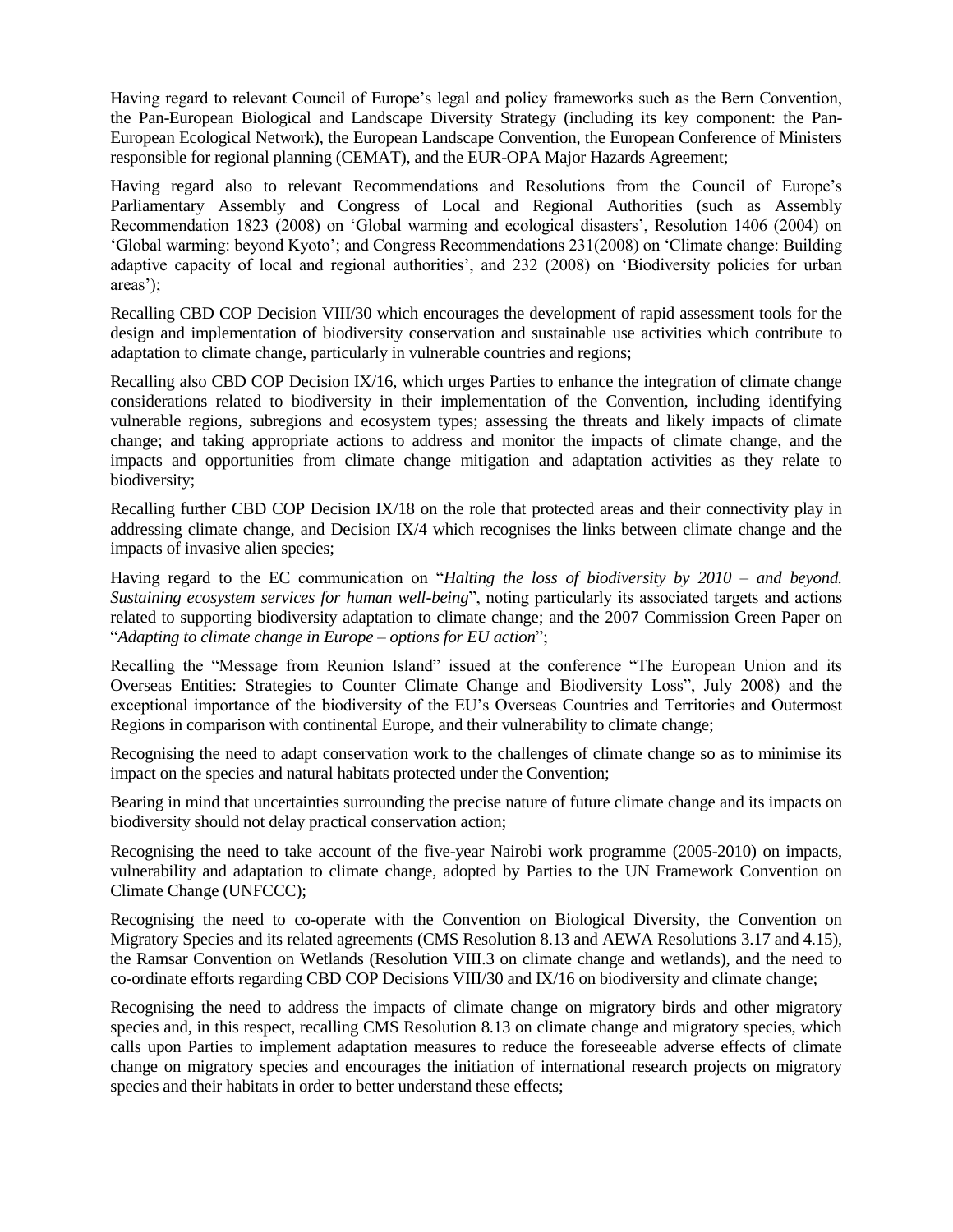Recognising the particular challenge to address the impacts of climate change in the marine and coastal environment and recalling the need to co-operate with the Barcelona Convention for the Protection of the Marine Environment and the Coastal Region of the Mediterranean, as well as with other regional seas conventions in Europe (OSPAR, Baltic, Black Sea);

Recalling Recommendation No. 122 (2006) of the Standing Committee on the conservation of biological diversity in the context of climate change , adopted on 30 November 2006;

Welcoming and bearing in mind the following expert reports "*Conserving European Biodiversity in the Context of Climate Change*" by M.Usher [document CO-DBP (2005) 3 rev]; "*Climatic change and the conservation of European biodiversity: Towards the development of adaptation strategies*" by B. Huntley [document T-PVS/Inf (2007) 3]; "*Climate change and the vulnerability of Bern Convention species and habitats*", by P.Berry [document T-PVS/Inf (2008) 6 rev]; "*Climatic change and the conservation of migratory birds in Europe: Identifying effects and conservation priorities*" by M.Ferrer, I.Newton and K.Bildstein [document T-PVS/Inf (2008) 1 rev]; "*A perspective on climate change and invasive alien species*" by L.Capdevila-Argüelles and B.Zilletti [document T-PVS/Inf (2008) 5 rev]; "*Climate Change Impacts on European Amphibians and Reptiles*" by K. Henle *et al.* [document T-PVS/Inf (2008) 11 rev]; and "*Review of existing international and national guidance on adaptation to climate change with a focus on biodiversity issues*" by M. Harley and N. Hodgson [document T-PVS/Inf (2008) 12 rev];

Recommends Contracting Parties to the Convention and invites Observer States to:

- 1. Address and communicate, as a matter of urgency, the impacts of climate change on biological diversity and its conservation;
- 2. Raise awareness of the link between biodiversity and climate and emphasis the large potential for synergies when addressing biodiversity loss and climate change in an integrated manner; including socio-economic effects;
- 3. Encourage the elaboration of climate change adaptation activities for biodiversity, taking account of the suggested measures listed in the guidance set out in the Appendix to the present Recommendation; and
- 4. Continue to engage in the development of further guidance to implement the Convention.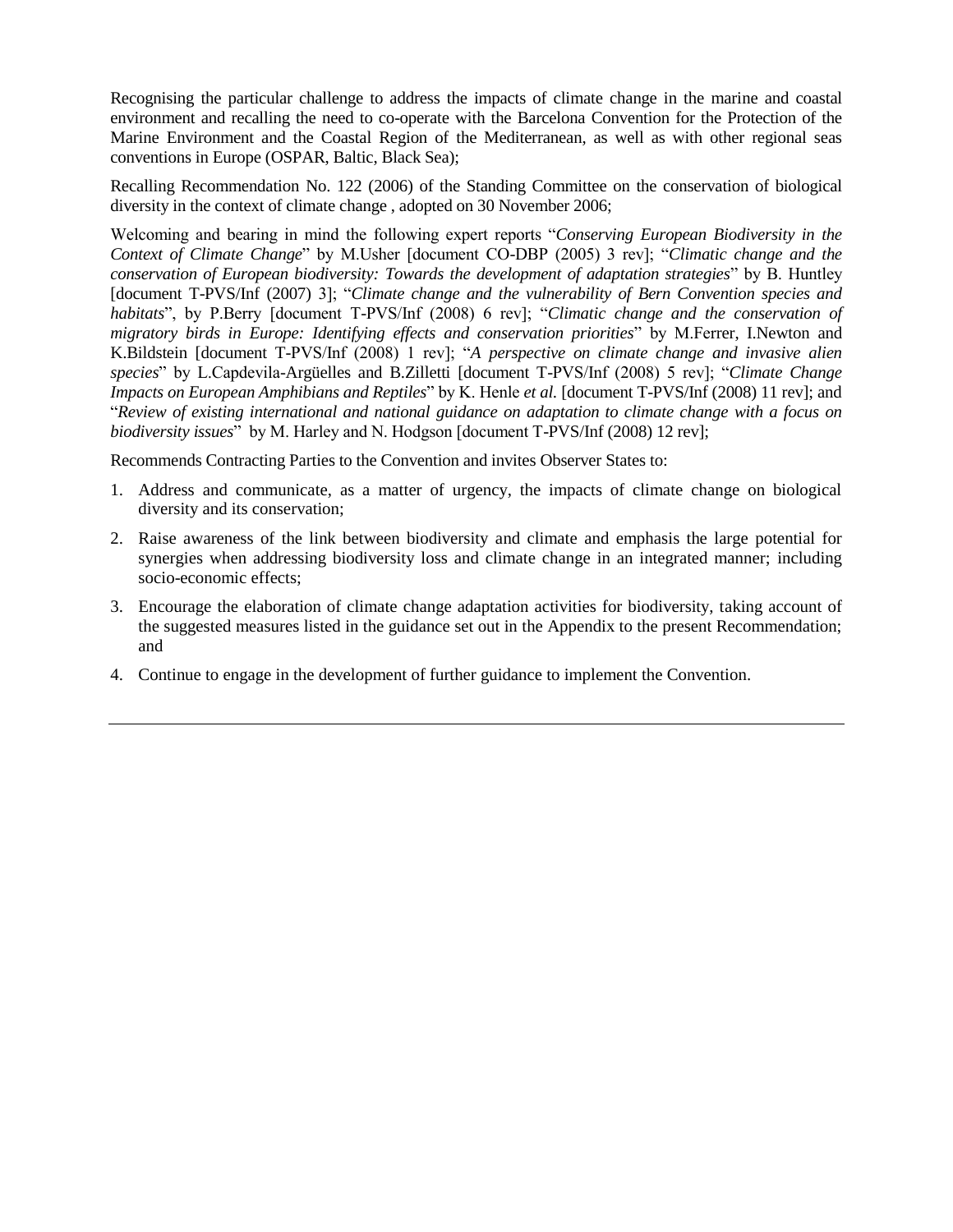#### APPENDIX

#### **Guidance**

This guidance draws on the expert reports commissioned by the Council of Europe and discussed by the Group of Experts on Biodiversity and Climate Change at its meetings in 2007-2008. The conclusions and recommended actions provided stem from six separate expert reports and discussions by the Group of Experts, which should be completed and updated in the future, and including potential revision of the current recommendations as well as additional recommendations for other groups of species.

Measures that may be considered as appropriate for addressing the impacts of climate change on biodiversity, for the purposes of the application of the Convention, are listed for consideration by Contracting Parties. These measures are offered as examples of action that may be taken by authorities at all levels of governance to address this issue. Other complementary measures may be identified by governments as equally appropriate to their particular circumstances and concerns.

The effects of climate change on ecosystems are complex. The impacts of a changing climate on the species and habitats protected by the Bern Convention may differ widely, depending on the species and the interactions with other species and/or their habitats, as well as according to location. The effects that climate change adaptation measures in other sectors can have on species and habitats should also be considered in order to avoid further unforeseen impacts.

#### **I. Vulnerability to climate change**

Vulnerability, as defined by the Intergovernmental Panel on Climate Change (IPCC), incorporates the concepts of exposure, sensitivity and adaptation, and it is usually a combination of these that lead to vulnerability. Species are already vulnerable to decreases in their abundance and range but on a short-time scale (1-10 years), climate change will increasingly contribute to longer-term stresses and exacerbate the current drivers of bioiversity loss. Climate change is not an isolated factor, and an integrated approach is needed in order to understand how interacting factors contribute to vulnerability.

There is abundant evidence from observations and monitoring that climate change is already impacting species and habitats, and, for some, this is leading to increased vulnerability. There is little direct information on the attribution of sources of this vulnerability but the majority of the observed responses are consistent with those expected from climate change.

Most of the very limited evidence for the potential impacts of climate change on Bern Convention species and habitats is inferential and based on monitoring and observations of responses to current climate change, expert knowledge and modelled projections. A picture of species' vulnerability can begin to be drawn, but this information base needs to be further developed, as the nature of the threatened status of many species suggests that climate change will only compound the situation.

This section includes proposed actions and measures based on the work done so far under the Bern Convention (see reports "*Climate change and the vulnerability of Bern Convention species and habitats*", by P. Berry; "*Climatic change and the conservation of migratory birds in Europe: Identifying effects and conservation priorities*" by M. Ferrer, I. Newton and K. Bildstein, and "*Climate Change Impacts on European Amphibians and Reptiles*" by K. Henle *et al.*).

#### Proposed actions<sup>1</sup>:

 $\overline{a}$ 

1. There is a need for action in all sensitive areas in Europe, including South Eastern Europe, the Mediterranean and central European regions, but there is urgency to address the impacts of climate change on the species and habitats of those areas consistently projected as being most vulnerable in Europe: the Arctic (including parts of Scandinavia and Greenland); mountain regions; coastal zones (including the Baltic and parts of the Mediterranean); and island habitats and wetlands in areas increasingly threatened

<sup>&</sup>lt;sup>1</sup> These recommended actions are drawn from the report by P.Berry "Climate change and the vulnerability of Bern Convention species and habitats", document T-PVS/Inf (2008) 6 rev.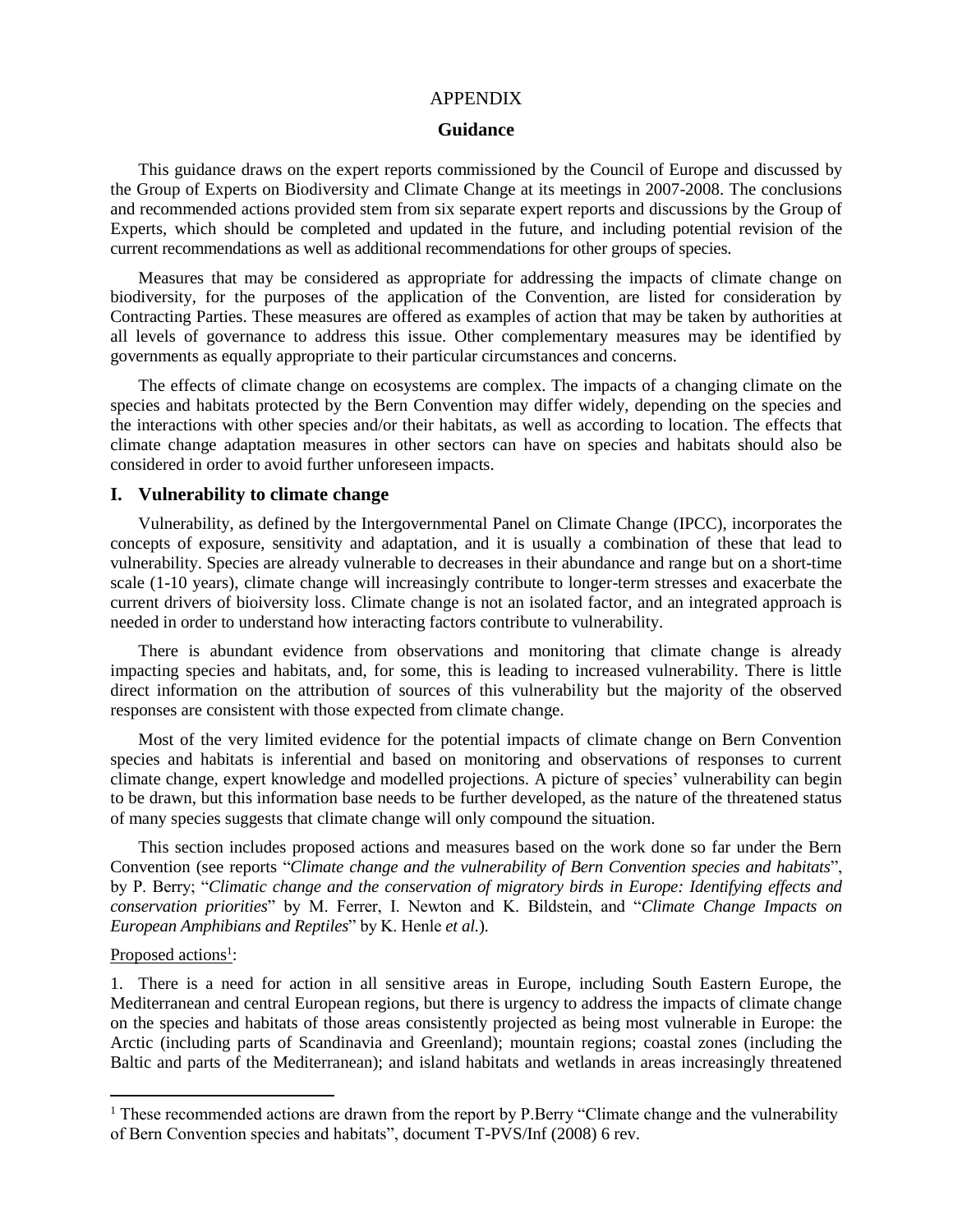by drought**.** The terrestrial ecosystems considered especially affected by climate change (and found in Europe) are: tundra, boreal forest, mountain and Mediterranean-type ecosystems, salt marshes and sea-ice biomes, and the Arctic region.

2. Given the threatened status of many species included in the Bern Convention, and their level of endemicity and rarity, take measures to build up population numbers.

3. Further develop and improve the information base on the vulnerability of Bern Convention species and habitats based on all the components of vulnerability (i.e. exposure, sensitivity and adaptive capacity).

4. As mitigation and adaptation are both aimed at reducing vulnerability to climate change, consider adaptation strategies to reduce species loss, and assess mitigation activities and measures in terms of their potential to contribute to or reduce vulnerability of species and habitats.

5. Take care that adaptation and mitigation measures conform with biological diversity conservation principles. Bear in mind that adaptation strategies may favour certain species or groups of species over others. Take an integrated, cross-sectoral approach to assess responses to climate change, as mitigation and adaptation activities in other sectors can have either positive or negative effects on biodiversity.

6. Focus attention on the potentially more vulnerable Bern Convention species regarding climate change (preliminary analysis based on available information from modelling) . These lists are not comprehensive, but focus on some species already identified as potentially threatened by climate change in the report by P. Berry "*Climate change and the vulnerability of Bern Convention species and habitats*":

- Mammals: *Lynx pardina*, (Iberian lynx); *Microtus tatricus* (Tatra vole) and *Myomimus roachi*  (Mouse-tailed dormouse); *M. roachii; Myotis dasycneme* (Pond bat); *Monachus monachus* (Mediterranean monk seal); Saimaa ringed seal *(Phoca hispida saimensi).*
- Birds: The greatest reduction in bird species richness is projected to occur in southern and central Europe. Most affected species: *Anthus berthelotii* (Berthelot's pipit); *Chersophilus duponti* (Dupont's lark) and *Bucanetes githagineus* (Trumpeter Finch) ; *Apus* caffer (white-rumped swift), *Phoenicopterus ruber* (greater flamingo) and *Calidris alba* (sanderling); *Acrocephalus paludicola* (aquatic warbler), pintail *(Anas acuta*) and meadow pipit (*Anthus pratensis*). Northern species are generally vulnerable and birds such as marsh warbler (*Acrocephalus palustris*) could be vulnerable in the southern and western parts of their range.
- Reptiles: *Lepidochelys kempii* (Kemp's Ridley Sea turtle), *Dermochelys coriacea* (Leatherback turtle) and *Eretmochelys imbricata* (Hawksbill turtle); *Gallotia simonyi (*Hierro lizard, Canary Islands endemic). For *Vipera ursinii* (Meadow viper), if it is able to disperse it could expand its range, but otherwise it could contract.
- Amphibians: Particularly vulnerable in the Iberian peninsula. Of the species modelled, both *Alytes obstetricans* (Midwife toad) and *Bufo calamita* (Natterjack toad) are vulnerable to climate change.
- Insects: It is thought that Southern European species may remain less affected as they are better adapted to very high temperatures as well as rapid changes in temperature.
- Fish: One of the most vulnerable species is the *Romanichthys valsanicola*; the European sturgeon (*Acipenser sturio*) has also been identified.
- Vascular plants: No evidence of responses to current changes or sources of vulnerability have been found for Bern Convention vascular plants, but species such as *Pulsatilla patens* (Pasqueflower), *Apium repens* (Creeping marshwort) and *Cypripedium calceolus* (Lady's slipper) could be vulnerable

 $\overline{a}$ 

Even though climate change has not been used as a criterion for the listing of species, if other threats are present then it is possible that the species will be vulnerable to climate change too, especially if it is in a vulnerable region or if there is other supporting evidence in the form of modelling results and/or additional components of vulnerability present.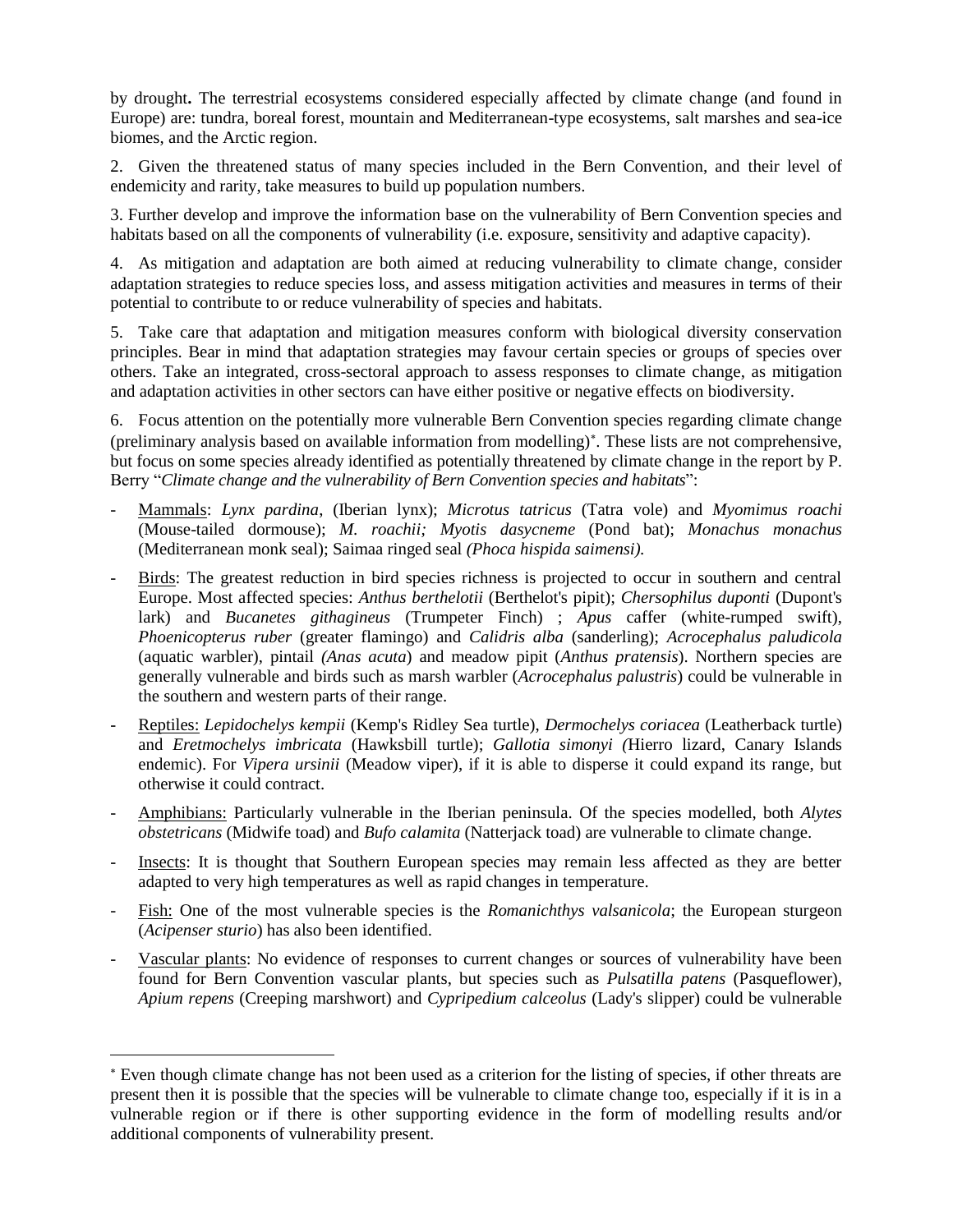in southern parts of their range in Europe. Particularly vulnerable species will be those with long life cycles and/or slow dispersal, as well as some isolated species (Arctic, alpine, island, coastal..).

7. Identify and address with urgency other non-climate threats to vulnerable species to enhance their adaptive capacity.

### **Migratory birds**

Migratory birds can be influenced by a changing climate in three different geographic locations: their breeding grounds, their wintering areas, and their migration routes. We can expect that migrants will suffer greater storm-induced losses, which could cause noticeable reductions in populations regardless of other climate changes.

The breeding ranges of some European birds are already shifting north, as individuals withdraw from southern portions of their ranges, while others spread north at the northern limits of their ranges. A particular concern involving range shifts is the loss of mountain-top and high latitude breeders, which may disappear from much of their range, as global warming reduces the extent of specific high-mountain and high latitude habitats.

#### Proposed actions<sup>2</sup>:

8. Establish a functional network of watch sites or "watchtowers" to monitor changes in bird behaviour and assess bird-population trends in Europe.

9. Establish a set of focal species whose populations and behaviour should be monitored because of their relationships with more-difficult-to-follow but critical biological variables. In particular, seabirds, wetland birds, diurnal birds of prey or raptors, other soaring birds, and several widespread and long-term studied songbirds should be monitored.

10. Undertake studies in southern Europe, where many migratory birds over-winter, and where many others pass through while migrating between European breeding grounds and African wintering areas.

### **Amphibians and reptiles**

 $\overline{a}$ 

There is mounting empirical evidence that climate change is already having various impacts on different aspects of the ecology of organisms, including amphibians and reptiles. Long-term studies on European amphibians and reptiles show already a tendency to earlier breeding in many species. Also, the decline of some species have been linked to changed climatic conditions.

Amphibians and reptiles critically depend on temperature and water. While reptiles have developed adaptations to cope with water scarcity, all European amphibians require moist habitats and, with few exceptions, open water for reproduction. Species will become threatened by climate change particularly in regions where water and humid habitats are already scarce and expected to become even drier. As wetland habitats disappear, aquatic and semi-aquatic species will suffer declines.

The main response of species to climate change is either a range shift or in-situ adaptation by evolutionary change. Apart from marine turtles, reptiles and amphibians have a too low dispersal capacity to follow the expected rapid changes, especially in the highly fragmented European landscapes. In-situ adaptation requires large populations – beyond the size of most amphibian and reptile populations in modern landscapes. Climate envelope modelling and the assessment of the climate sensitivity of amphibians and reptiles clearly show that climate change impacts will considerably differ among species and regions. Overall, amphibians are expected to suffer more than reptiles based on their adaptation to harsh environments.

<sup>&</sup>lt;sup>2</sup> These recommended actions are drawn from the report by M. Ferrer, I. Newton and K. Bildstein "Climatic change and the conservation of migratory birds in Europe: Identifying effects and conservation priorities", document T-PVS/Inf (2008) 1 rev.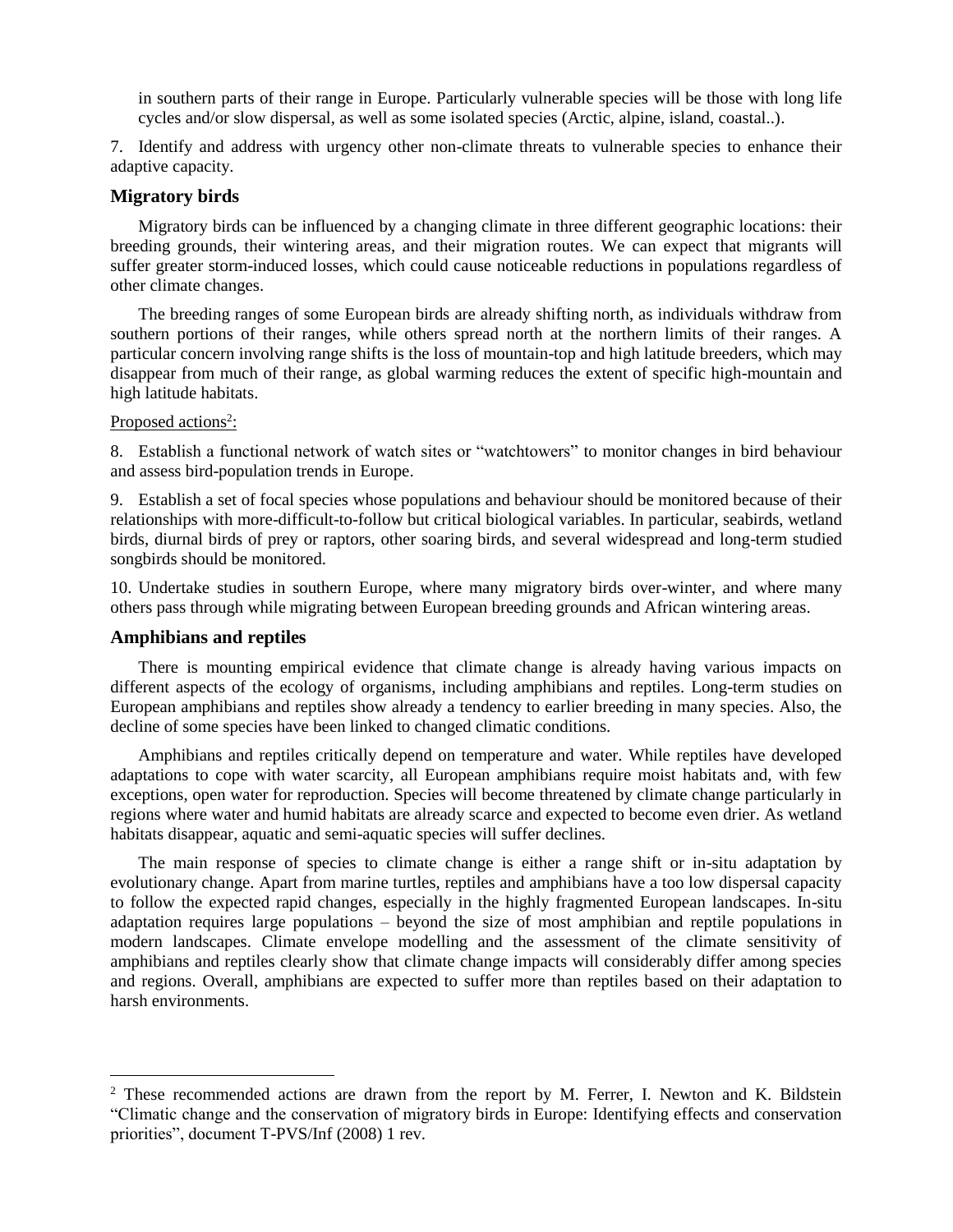# Proposed actions<sup>3</sup>:

11. Take early action on the following species, expected to be most affected, including through speciesspecific climate change mitigation plans:

- $\triangleright$  Amphibians from dry Mediterranean regions (especially in Spain, Western France, and Italy), and amphibians requiring cool environments;
- $\triangleright$  For reptiles, projected losses are also highest in areas with high temperatures and major reductions in precipitation (Spain, Italy, the Balkans, and Greece);
- Island endemics, such as *Alytes muletensis* (Balearic Mid-wife Toad), the lizards *Algyroides fitzingeri* (Pygmy Algyroides), *Lacerta bedriagae* (Bedriaga's Rock Lizard), *Podarcis tiliguerta* (Tyrrhenian Wall Lizard), and *Gallotia simonyi* (El Hierro Giant Lizard), and the snake *Macrovipera schweizeri* (Cyclade Blunt-nosed Viper) are predicted to become the most affected species, together with *Phyllodactylus europaeus* (European Leaf-toed gecko);
- In Central and Northern Europe, early breeding amphibian, i.e., primarily brown frogs (*Rana arvalis, Rana dalmatina, Rana temporaria*) and the common toad (*Bufo bufo*) may be placed at increasing risk due to late frosts, less snow cover, and warmer winter temperatures.
- 12. Highly sensitive species should be monitored as indicators of climate change.

13. Facilitate in-situ adaptation and natural range shifts by redoubling efforts to maintain or restore large intact habitats and large-scale connectivity.

14. Countries with breeding populations of sea turtles and endemic island taxa potentially threatened by sea level rise should gather data and undertake studies to improve knowledge on climate change impacts on endemic island species.

15. Mediterranean countries should assess the reduction of permanent wetlands and rivers by the combined effects of land use and climate change to better understand impacts on amphibian species.

16. Further research should be undertaken on the potential impacts of climate change on amphibian and reptile species.

# **II. Adaptation strategies**

 $\overline{a}$ 

Climate change is an important determinant of the distribution and functioning of natural systems, with species, habitats and ecosystems having been modified repeatedly throughout geological time. Today, changes in land use and management are resulting in the degradation of semi-natural habitats, declines in traditional agricultural and forest management on which many species depend, and now largescale land abandonment. It is likely that these changes will be further exacerbated by climate change. Projections suggest that between one fifth and one third of European species will be at increased risk of extinction if global mean temperatures rise more than 2 to 3 ºC above pre-industrial levels. A combination of climate change and other drivers of change will reduce the adaptive capacity (and resilience) of many species and habitats, and will have potentially serious consequences for the delivery of ecosystem services that are the cornerstone of human existence and well-being. Robust mitigation and adaptation policies are clearly needed in order to address the impacts of climate change on biodiversity.

The following seven overarching adaptation principles for biodiversity and its conservation derived from pre-existing guidance, are linked with more detailed measures, and should be considered when developing adaptation strategies and actions to conserve species, habitats and ecosystems, and the services that they provide. The concepts underpinning these principles are also equally relevant to other sectors and

<sup>&</sup>lt;sup>3</sup> These recommended actions are drawn from the report by K. Henle et al "Climate Change Impacts on European Amphibians and Reptiles", document T-PVS/Inf (2008) 11 rev.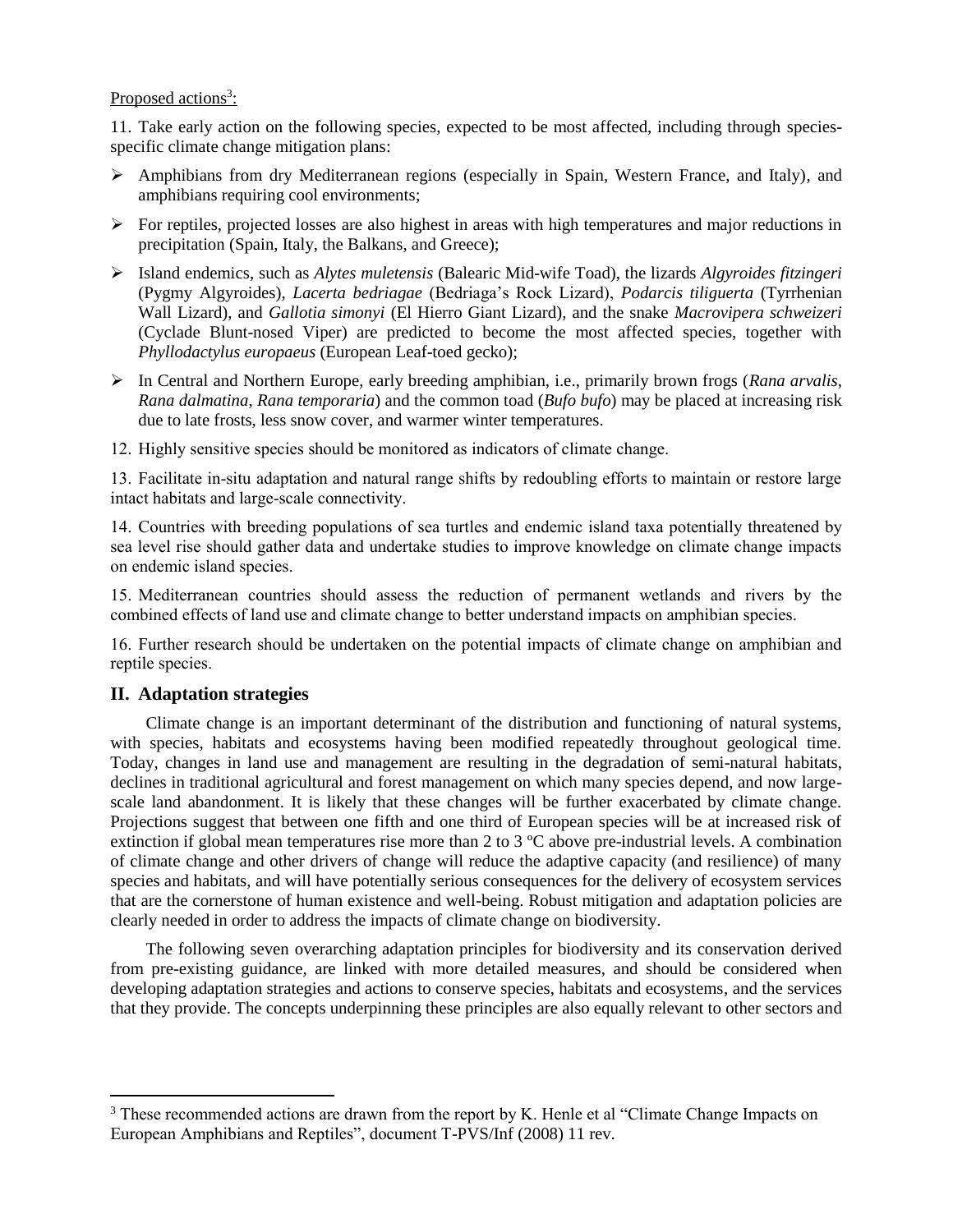could be further developed within and across sectors as a standard for universal application, and they should be considered when devising adaptation activities at all levels<sup>4</sup>:

1. Take action now: As uncertainties surrounding the precise nature of future climate change and its impacts on biodiversity should not delay practical conservation action.

### Proposed actions:

- a. Enhance existing biodiversity conservation activities in protected areas and intervening habitats.
- b. Deliver on current biodiversity policy and legislative commitments and agreements.
- c. Reduce other sources of stress and harm not directly linked to climate change.
- d. Develop further biodiversity policy, legislation and agreements to ensure that conservation objectives reflect the challenges presented by climate change.

2. Maintain and increase ecosystem resilience: In order to improve the ability of ecosystems to mitigate the effects of climate change whilst maintaining and increasing biodiversity.

#### Proposed actions:

- a. Maintain and restore ecosystem structure and function and, where appropriate and cost effective, relocate and create new habitats.
- b. Conserve the range and variability of species, habitats and ecosystems.
- c. Establish buffer zones with ecologically sensitive management regimes around conservation areas.
- d. Prevent the introduction and control the spread of invasive species.
- e. Develop actions to increase resilience and communicate those actions.

3. Accommodate the impacts of climate change: As both gradual change and extreme weather events will be experienced.

#### Proposed actions

- a. Increase understanding of the specific effects of climate change on biodiversity, develop adaptive strategies based on sound ecological research and undertake risk management planning to take account of unpredictable effects.
- b. Work with ecological principles when accommodating to climate change impacts.
- c. Establish networks of interconnected protected areas (terrestrial, freshwater and marine) and intervening habitat mosaics to increase permeability and aid gene flow.
- d. Plan future conservation areas to ensure that vulnerable species groups and habitats types are protected.
- e. Allow for the changing configuration of coasts and rivers by avoiding development in these areas.
- f. Consider the role of species translocation and *ex-situ* conservation, especially for threatened species.

4. Facilitate knowledge transfer and action between partners, sectors, the general public, and authorities at all levels, including Conventions: As successful adaptation requires biodiversity conservation to be integrated with other land and water management activities.

#### Proposed actions:

 $\overline{a}$ 

a. Strengthen existing relationships and build new partnerships, including across Conventions.

<sup>4</sup> These recommended actions are drawn from the report by M. Harley and N. Hodgson "Review of existing international and national guidance on adaptation to climate change with a focus on biodiversity issues", document T-PVS/Inf (2008) 12 rev.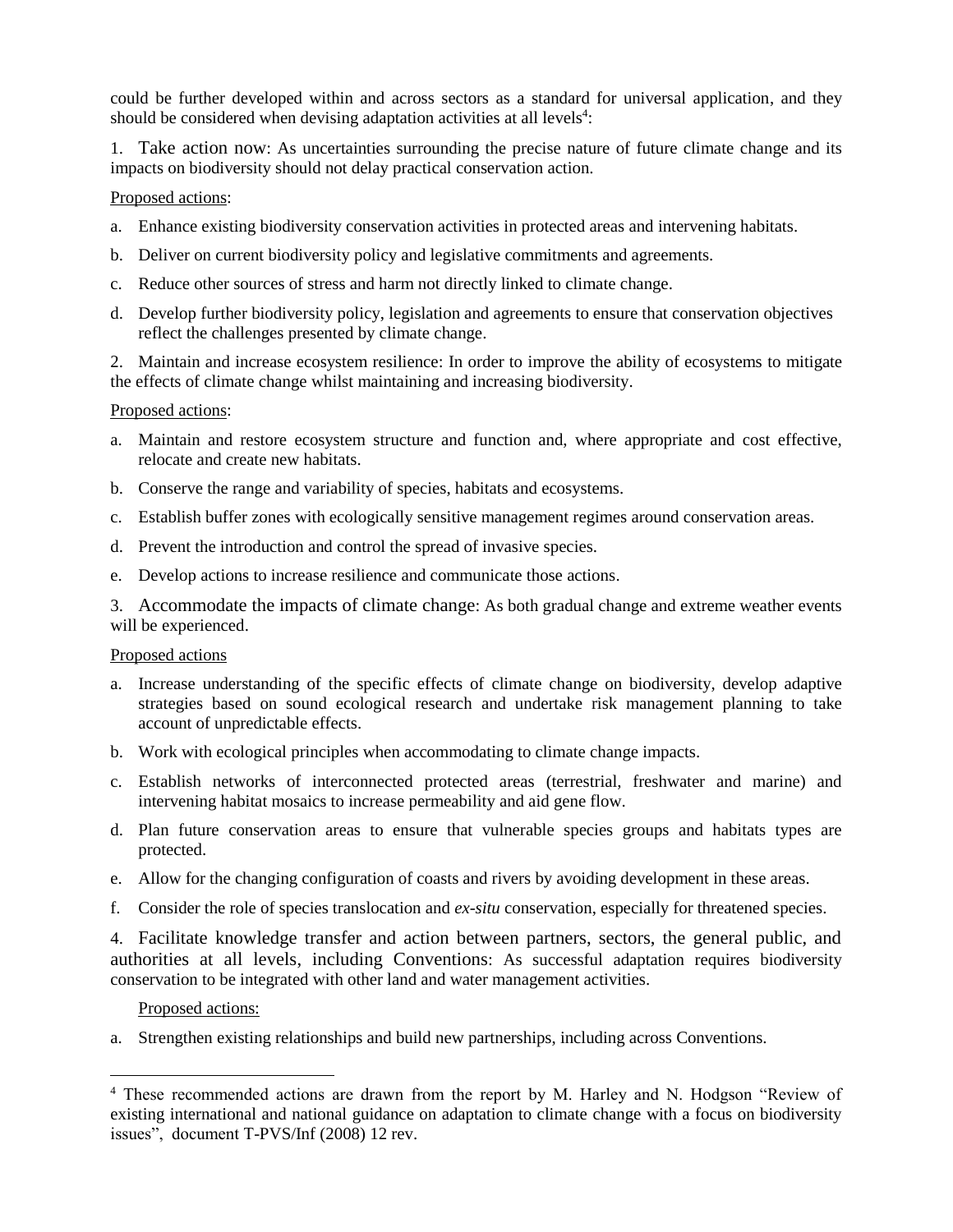- b. Ensure that policy and practice are integrated across sectors and borders.
- c. Co-ordinate adaptation and mitigation measures to avoid mal-adaptation for the environment and biodiversity within and across sectors.
- d. Increase awareness of the benefits that biodiversity provides to society and its role in adaptation strategies across all sectors.
- e. Communicate best practice and exchange information on successful adaptation.
- f. Communicate and engage the wider public to promote concerns on biodiversity and face the challenges of climate change.

5. Develop the knowledge/evidence base and plan strategically: It is essential that the best available evidence is used to develop techniques that allow biodiversity to adapt.

#### Proposed actions:

- a. Continually review the evidence base and identify knowledge gaps and research opportunities.
- b. Develop research on biodiversity and climate change to enhance a comprehensive understanding of the impacts of climate change at the community/ecosystem level which will provide a better analysis of the consequences regarding species, and with a biogeographical vision, both at short and long timescales.
- c. Undertake vulnerability assessments of biodiversity and associated ecosystems.
- d. Undertake scenario assessments and identify 'no regrets' actions.
- e. Pilot new approaches through demonstration projects.
- f. Develop 'win-win' adaptation measures and use them to build resilience and accommodate change.

6. Monitor and use indicators: As monitoring is a key contributor to the evidence base and, as such, existing schemes must be strengthened and new requirements incorporated

#### Proposed actions:

- a. Identify indicators to monitor the impacts of climate change on biodiversity and to assess vulnerability and adaptation.
- b. Continue to monitor the observed impacts of climate change on biodiversity and establish procedures to validate projections to direct or develop conservation objectives, including where appropriate through the development of community-based monitoring programmes.
- c. Monitor the effectiveness of adaptation measures and adaptive conservation management in maintaining and increasing ecosystem resilience and accommodating change.

**7.** Use adaptive conservation management: As effective conservation in a changing climate will require a flexible approach based on learning from direct experiences**.**

#### Proposed actions:

- a. Undertake continual monitoring and re-assessment of adaptation actions as new information and research becomes available.
- b. Develop and communicate adaptive management actions to increase both ecosystem resilience and accommodation to the impacts of climate change.

#### **III.Cross-cutting issues**

# **Invasive species**

Biological invasions are a problem likely to increase under climate change. The risk posed by invasive species under climate change conditions is, in general, underestimated because models and scenarios,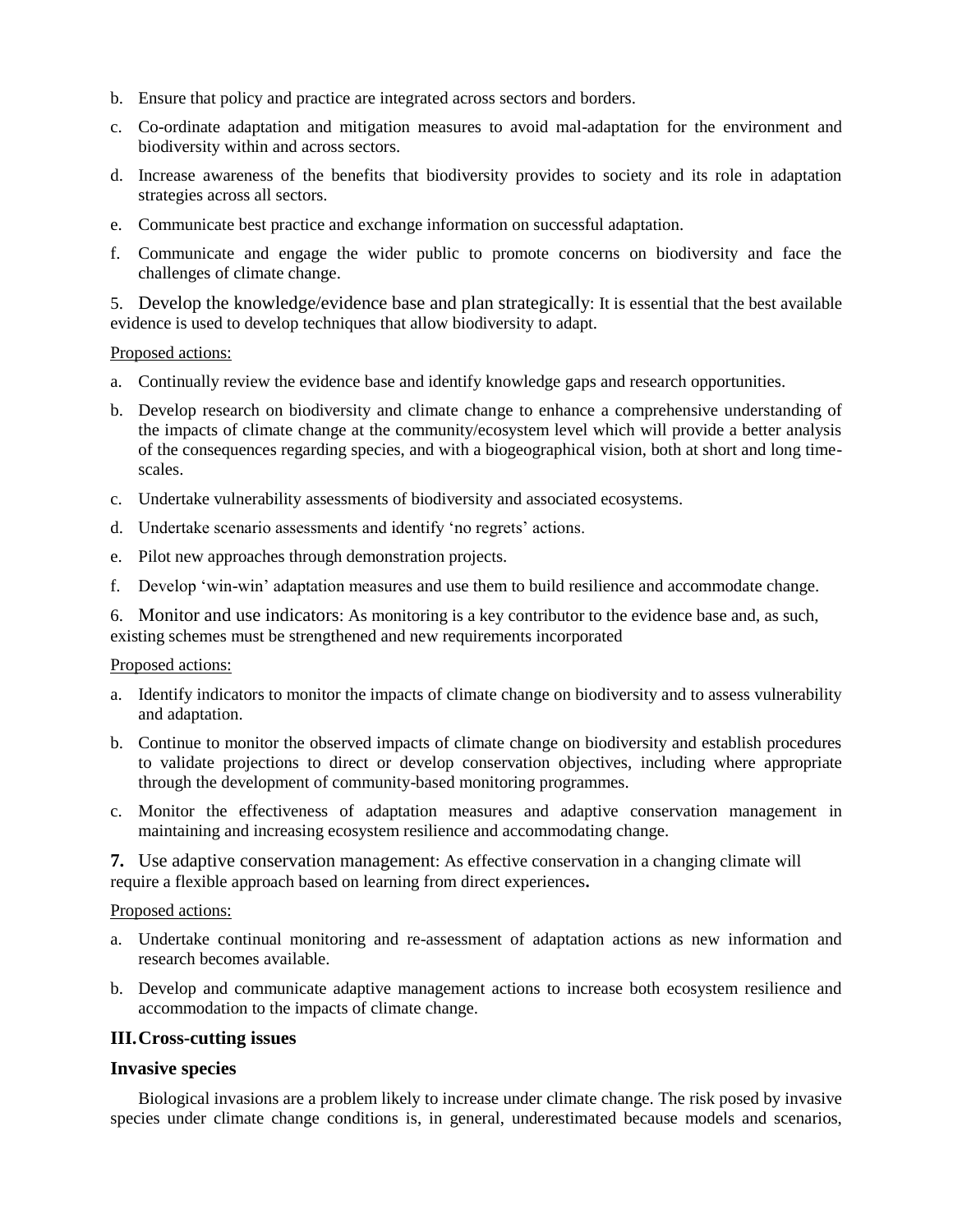mainly focused on native biodiversity, have poorly explored the issue. IAS and climate change are considered two of the five main threats to biodiversity, and therefore the two operating together could be expected to produce extreme outcomes. Current biotic changes caused by invasive species could further interact with climate change, increasing ecosystems' vulnerability and therefore the risk of new invasions.

While tools to fight invasive species already exist, countries' concern is still scarce and action is urgent. It is difficult to predict how climate change will affect invasive processes per se as well as in combination with other factors of global change (biotic changes, land use changes, etc.). Climate change could alter the structure and composition of native communities and, as a consequence, the way in which an ecosystem functions, increasing the risk of biological invasion: maintaining high biodiversity communities is expected to reduce susceptibility to invasives. Climate change is also likely to increase the potential distribution and abundance of invasive species, further enlarging areas at risk of invasion, and threatening the viability of current management strategies against invasive species.

### Proposed actions<sup>5</sup>:

17. Improve information on the biology of invasive species and how their populations respond to climate change.

18. Condition any intentional introduction of alien species on exhaustive risk analysis processes which include considerations related to climate change. Also, risk analysis on pathway and vectors should take into account potential interactions with climate change to prevent unintentional introductions.

19. Consider the effects of altered climate and atmospheric chemistry when undertaking risk analysis for biotic invaders.

20. Step up research on biological invasions linked to climate changes, including on: (i) the influence of dispersal, propagule pressure and species interactions; (ii) the populations' ability to adapt, and the scales over which climate will change and living systems will respond; (iii) the synergistic effects between climate and other anthropogenic variables that are likely to exacerbate the abundance and impact of invasive species; and (iv) predictive models.

#### **Protected areas and landscape scale conservation**

Protected areas have long been one of the cornerstones of conservation policy, and they have a vital role in biodiversity adaptation strategies to climatic change. Protected areas are likely to become of even greater importance as they often harbour the best quality habitats for many species. It will therefore be necessary to take account of climate change in the planning and management of protected areas to achieve successful strategies for biodiversity conservation in the face of climatic change.

Networks of protected areas should be embedded within a high-quality landscape conservation approach to provide permeability and connectivity to assist species adjust their spatial distributions, through the provision of habitat 'stepping stones' and other tools. Protected areas alone will not be sufficient to ensure adequate protection of habitats and species. It will be critical to ensure the continued protection and appropriate management of existing protected areas which, to be effective, should need to be complemented by appropriate management and structure of the wider landscape, as otherwise many species will be unable to achieve the responses to climatic change that are essential to their long-term survival.

#### Proposed actions:

 $\overline{a}$ 

21. Consider the extent and location of protected areas to provide flexibility and potential for species to adjust their distributions within the landscape in response to climatic change. Consider buffer zones as a valuable tool for enhancing the effectiveness of protected areas.

<sup>5</sup> These recommended actions are drawn from the report by L. Capdevila-Argüelles and B. Zilletti "A perspective on climate change and invasive alien species", document T-PVS/Inf (2008) 5 rev.